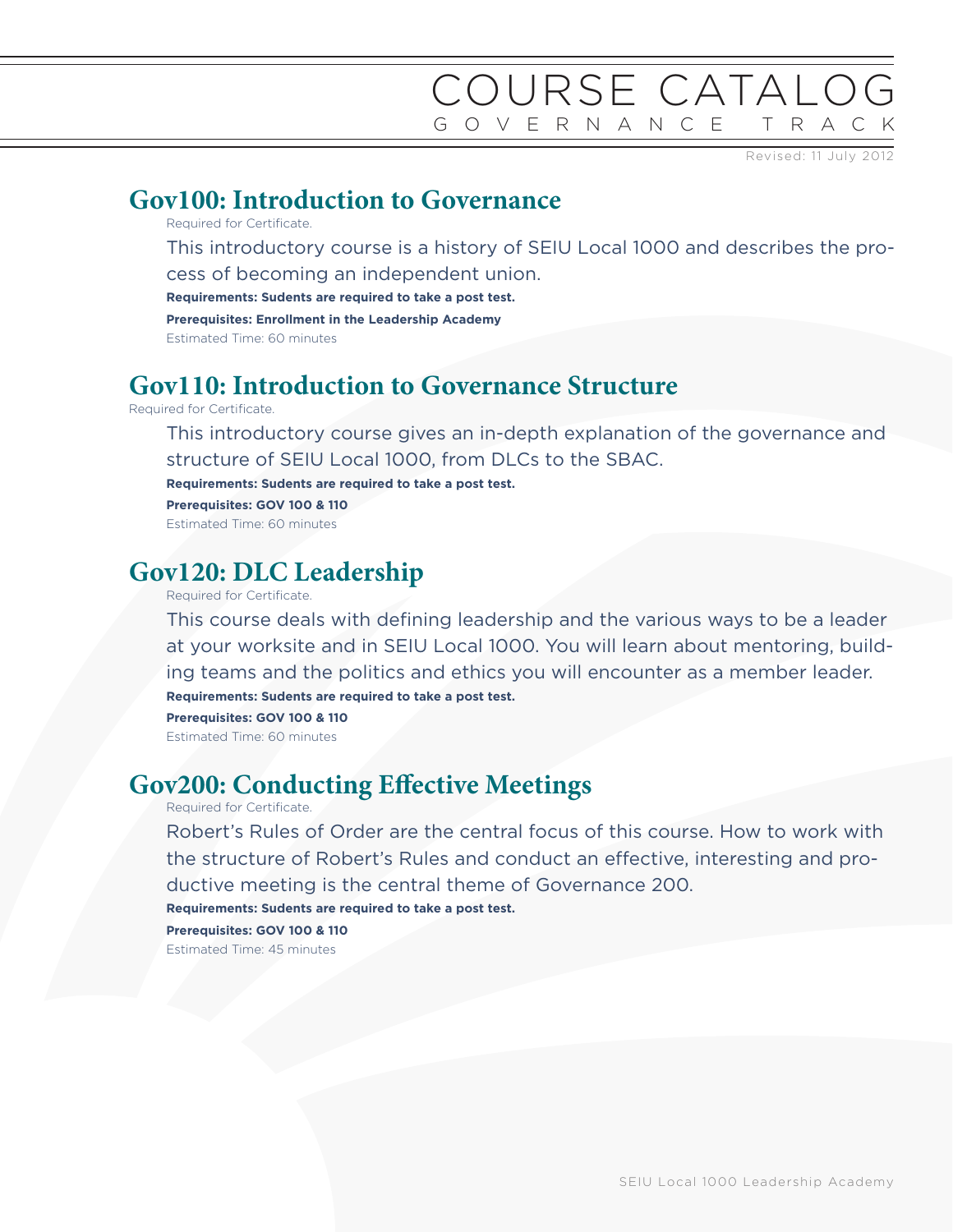# COURSE CATALOG GOVERNANCE TRACK

Revised: 11 July 2012

## **Gov300: Reporting & Record-Keeping, for Chief Stewards**

Required for Certificate. \*Only required for Chief Stewards

Chief Stewards are required to take this course to earn the Certificate of Completion in the Governance track. There are several required and recommended reports to be filed and recorded in the Chief Steward position. The course will also be useful for any steward who is interested in staying organized and understanding how some information is communicated in Local 1000. **Requirements: Sudents are required to take a post test.**

**Prerequisites: Gov 100 & 110, Be a Chief Steward**

Estimated Time: 30 minutes

## **Gov310: Treasurer's Workshop**

Required for Certificate.\*Treasurers Only

Governance 310 contains all of the DLC Treasurer's Handbook. DLC Treasurers and Secretary/Treasurers are required to take this course to earn the Certificate of Completion in the Governance track. All forms are taught and downloadable from the Leadership Academy. **Requirements: Sudents are required to take a post test. Prerequisites: Gov 100 & 110, only required for Secratary/Treasurers** Estimated Time: 120 minutes